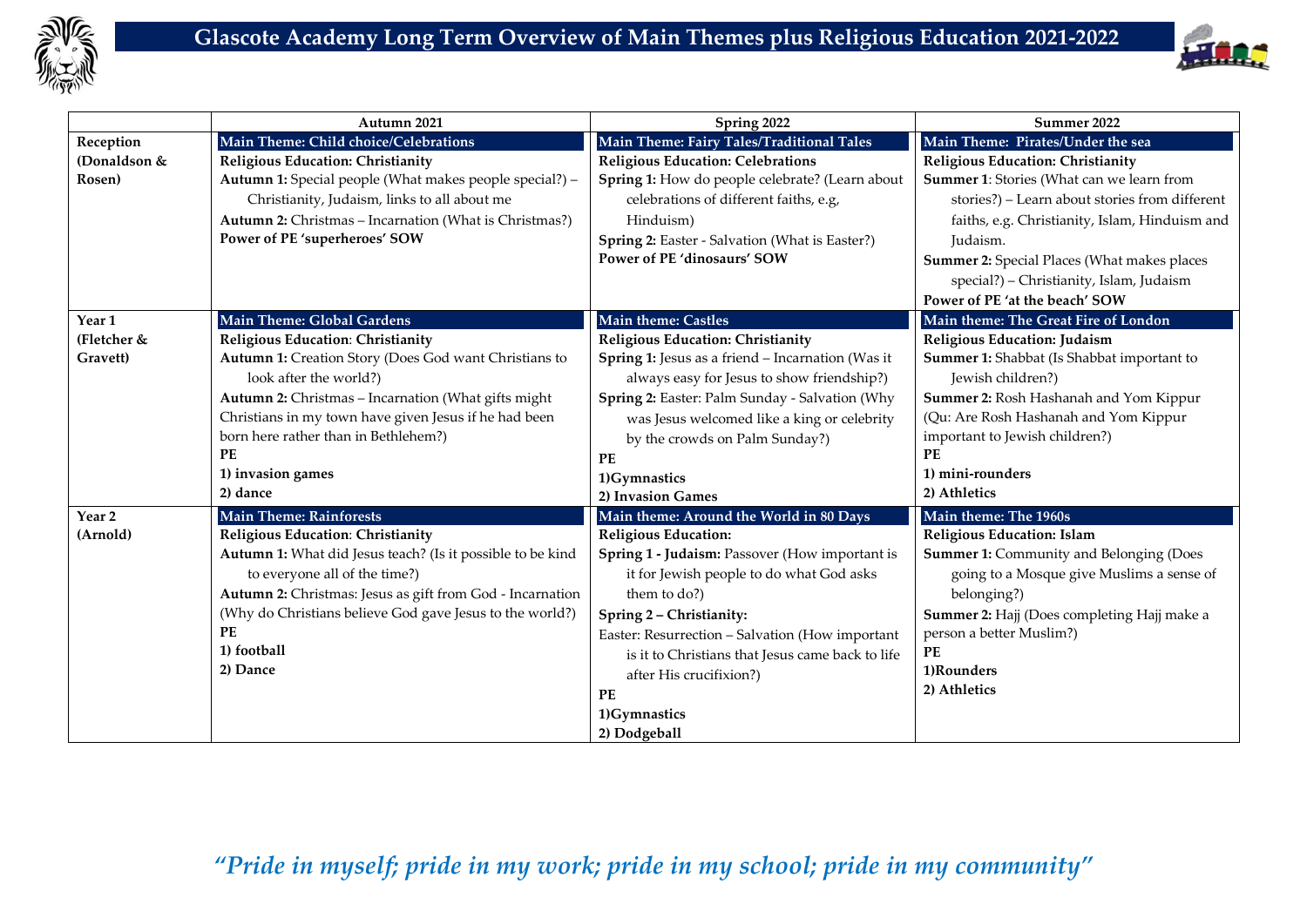



| Year <sub>3</sub>                  | <b>Main theme: Romans</b>                                                                                                                                                                                                                                                                                                                    | <b>Main theme: Tudors</b>                                                                                                                                                                                                                                                                                                      | Main theme: Stone Age to Iron Age                                                                                                                                                                                                                                                                                                                                  |
|------------------------------------|----------------------------------------------------------------------------------------------------------------------------------------------------------------------------------------------------------------------------------------------------------------------------------------------------------------------------------------------|--------------------------------------------------------------------------------------------------------------------------------------------------------------------------------------------------------------------------------------------------------------------------------------------------------------------------------|--------------------------------------------------------------------------------------------------------------------------------------------------------------------------------------------------------------------------------------------------------------------------------------------------------------------------------------------------------------------|
| (Butler)                           | <b>Religious Education: Hinduism</b><br>Autumn 1: Diwali (Would celebrating Diwali at home and<br>in the community bring a feeling of belonging to a<br>Hindu child?)<br>RE theme 2: Christianity<br>Autumn 2: Christmas - Incarnation (Has Christmas lost<br>its true meaning?)<br>PE<br>1) Netball<br>2) Gymnastics                        | Religious Education: Christianity<br>Spring 1: Jesus' Miracles - Incarnation (Could<br>Jesus heal people? Were these miracles or is<br>there some other explanation?)<br>Spring 2: Easter: Forgiveness - Salvation (What is<br>'good' about Good Friday?)<br>$\mathbf{PE}$<br>1) Dance<br>2) Tag rugby                         | <b>Religious Education: Hinduism</b><br>Summer 1: Hindu Beliefs (How can Brahman be<br>everywhere and in everything?)<br>Summer 2: Pilgrimage to the River Ganges<br>(Would visiting the River Ganges feel special to a<br>non-Hindu?)<br>PE<br>1)Cricket<br>2) Athletics                                                                                          |
| Year 4<br>(Lewis)                  | Main theme: Anglo-Saxons<br>Religious Education: Buddhism<br>Autumn 1: Buddha's teachings (Is it possible for everyone<br>to be happy?)<br>RE theme 2: Christianity<br>Autumn 2: Christmas - Incarnation (What is the most<br>significant part of the nativity story for Christians today?)<br>$\mathbf{PE}$<br>1) Football<br>2) Gymnastics | Main theme: Vikings<br><b>Religious Education: Buddhism</b><br>Spring 1: The 8-fold path (Can the Buddha's<br>teachings make the world a better place?)<br>RE theme 2 - Christianity<br>Spring 2: Easter - Salvation (Is forgiveness<br>always possible for Christians?)<br><b>PE</b><br>1) Dance<br>2) Basketball             | Main theme: Ancient Greece<br>Religious Education: Buddhism<br>Summer 1: The 8-fold path (What is the best way<br>for a Buddhist to lead a good life?)<br>RE theme 2: Christianity<br>Summer 2: Prayer and Worship (Do people need<br>to go to church to show they are Christian?)<br>PE<br>1) Rounders<br>2) Athletics                                            |
| Year 5<br>(Evans $&$<br>Zephaniah) | Main theme: WWII<br><b>Religious Education: Sikhism</b><br>Autumn 1: Belief into action (How far would a Sikh go for<br>his/her religion?)<br>RE theme 2: Christianity<br>Autumn 2: Christmas - Incarnation (Is the Christmas<br>story true?)<br>PE<br>1)Dance<br>2) Tag Rugby                                                               | Main theme: The Mayans<br><b>Religious Education: Sikhism</b><br>Spring 1: Beliefs and moral values (Are Sikh<br>stories important today?)<br>RE theme 2 - Christianity<br>Spring 2: Easter - Salvation (How significant is it<br>for Christians to believe God intended Jesus<br>to die?)<br>PE<br>1)Gymnastics<br>2) Netball | Main theme: Tamworth: A local study<br>Religious Education: Hinduism<br>Summer 1: Beliefs and moral values (Do beliefs<br>in Karma, Samsara and Moksha help Hindus<br>lead good lives?)<br>RE theme 2: Christianity<br>Summer 2: Beliefs and Practices (What is the best<br>way for a Christian to show commitment to<br>God?)<br>PE<br>1) Cricket<br>2) Athletics |

*"Pride in myself; pride in my work; pride in my school; pride in my community"*